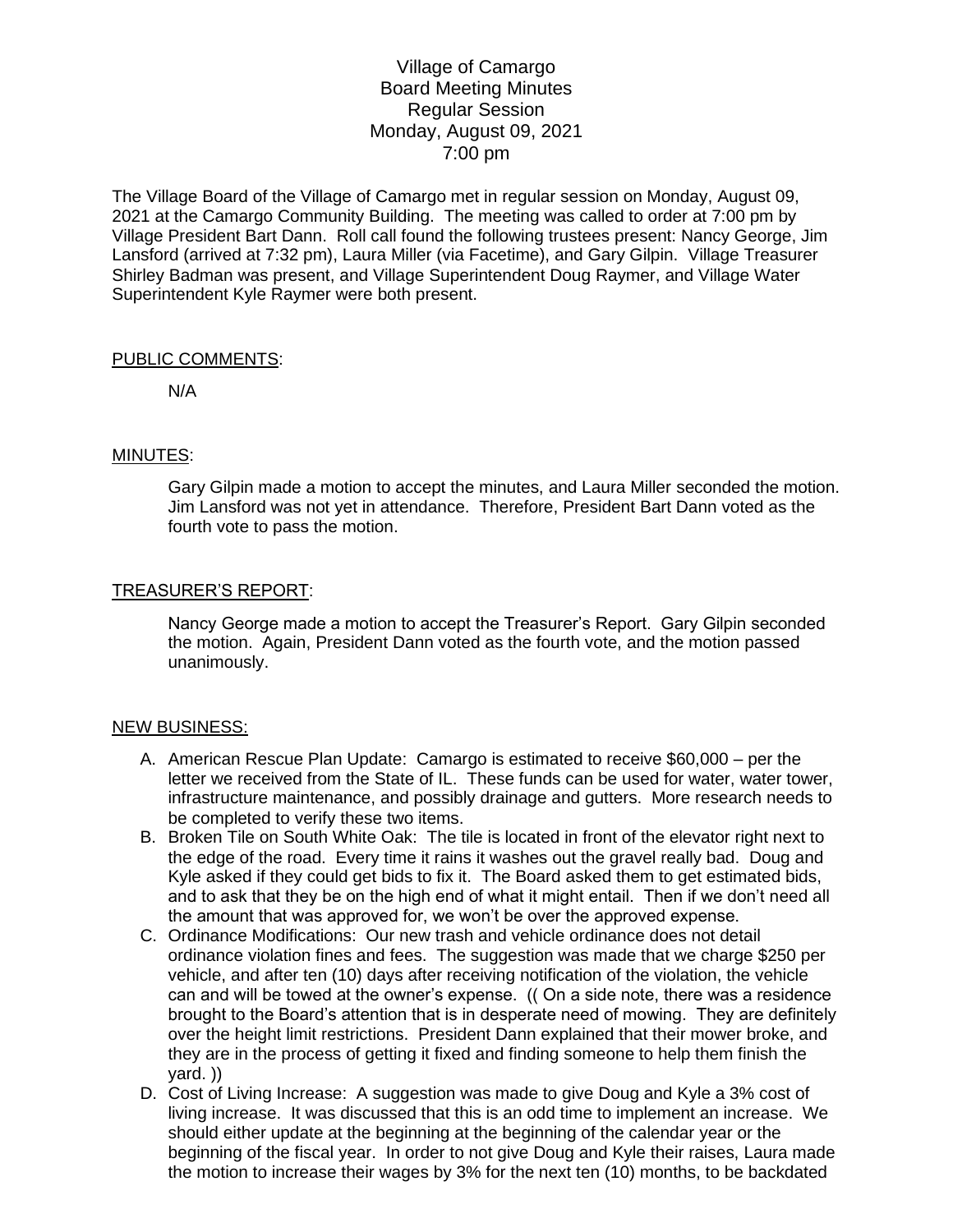to July 1, 2021, and we can reassess future raises at that time. Jim Lansford seconded the motion, and the motion passes unanimously.

E. Appropriations Ordinance: Nancy George made the motion to pass the Appropriations Ordinance, and Jim Lansford seconded the motion. The motion passes unanimously.

## VILLAGE SUPERINTENDENT REPORT

Village Superintendent Doug Raymer reported the following:

- Mowing and weed spraying
- 3 loads of asphalt and patching completed on White Oak
- Cleaned the rocks off of the sidewalks
- New basketball hoop put up
- The blocks next to the steps at the community building (end caps) are coming down tomorrow. They are coming to replace the brick in those locations.
- The water was continuously running in the men's bathroom at the community building. They fixed it.
- A new trap was placed in the girl's bathroom toilet.
- Flushing hydrants today
- DBP samples will be completed this week

## WATER SUPERINTENDENT'S REPORT:

Village Water Superintendent Kyle Raymer reported the following:

- EPA inspection
	- o There was not a lot of concerns
	- $\circ$  Backup generator is an EPA regulation not a suggestion
	- $\circ$  Mixer in the tower recommendation only
	- $\circ$  Chlorine analyzer recommendation only
	- $\circ$  Pressure switch on incoming lines from VG recommended (currently)
	- $\circ$  Past inspections (2008) there were issues with Copper samples
		- **The Permit from the EPA on 02/22/08 approved Camargo for WSU118.**
		- **·** In April 2008, we received WSU318.
		- Basically, Camargo has been using a chemical that we were not approved for. The inspection completed on those dates were done by Berns and Clancy.
		- WSU318 is a powder
		- WSU118 is a liquid
		- As of right now, the EPA is only going to note it.
		- We have the same salesman now that we had in 2008.
		- We place a new order every year approximately just once a year.
	- o Questions from the Board:
		- Do we get a permit for the chemical we are using? OR
		- Do we use the chemical we are approved for?
	- o Per the EPA, Kyle's paperwork is 100% accurate and complete. The EPA rarely see this. (Kudos to Kyle!)
	- o Generator size: The representative will determine what size we need.

### VILLAGE PRESIDENT'S REPORT:

Village President Bart Dann reported the following:

• Per Jeane, there is a homeschooled group that is interested in using the basement of the Community Building. They only need it one day per week.